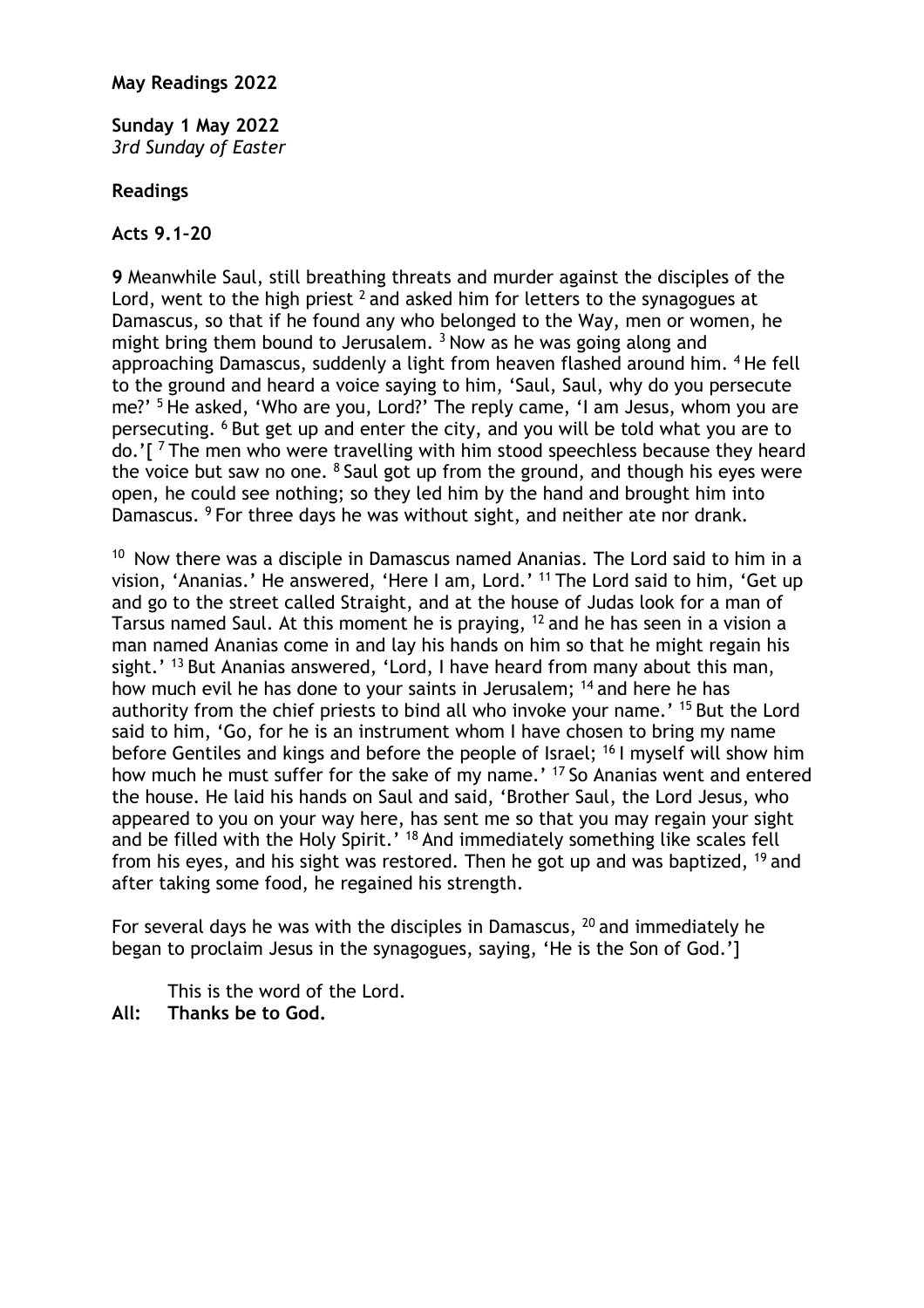# **Psalm 30**

- 1 I will exalt you, O Lord, because you have raised me up • and have not let my foes triumph over me.
- 2 O Lord my God, I cried out to you and you have healed me.
- 3 You brought me up, O Lord, from the dead; you restored me to life from among those that go down to the Pit.
- 4 Sing to the Lord, you servants of his; give thanks to his holy name.
- 5 For his wrath endures but the twinkling of an eye, his favour for a lifetime. • Heaviness may endure for a night, but joy comes in the morning. 6 In my prosperity I said,
- 'I shall never be moved. You, Lord, of your goodness, have made my hill so strong.'
- 7 Then you hid your face from me and I was utterly dismayed.
- 8 To you, O Lord, I cried; to the Lord I made my supplication:
- 9 'What profit is there in my blood, if I go down to the Pit? •
	- Will the dust praise you or declare your faithfulness?
- 10 'Hear, O Lord, and have mercy upon me; O Lord, be my helper.'
- 11 You have turned my mourning into dancing; you have put off my sackcloth and girded me with gladness;
- 12 Therefore my heart sings to you without ceasing; •
- O Lord my God, I will give you thanks for ever.

# **Revelation 5.11–end**

<sup>11</sup> Then I looked, and I heard the voice of many angels surrounding the throne and the living creatures and the elders; they numbered myriads of myriads and thousands of thousands,  $12$  singing with full voice,

'Worthy is the Lamb that was slaughtered

to receive power and wealth and wisdom and might

and honour and glory and blessing!'

 $13$ Then I heard every creature in heaven and on earth and under the earth and in the sea, and all that is in them, singing,

'To the one seated on the throne and to the Lamb

be blessing and honour and glory and might

for ever and ever!'

<sup>14</sup>And the four living creatures said, 'Amen!' And the elders fell down and worshipped.

This is the word of the Lord.

**All: Thanks be to God.**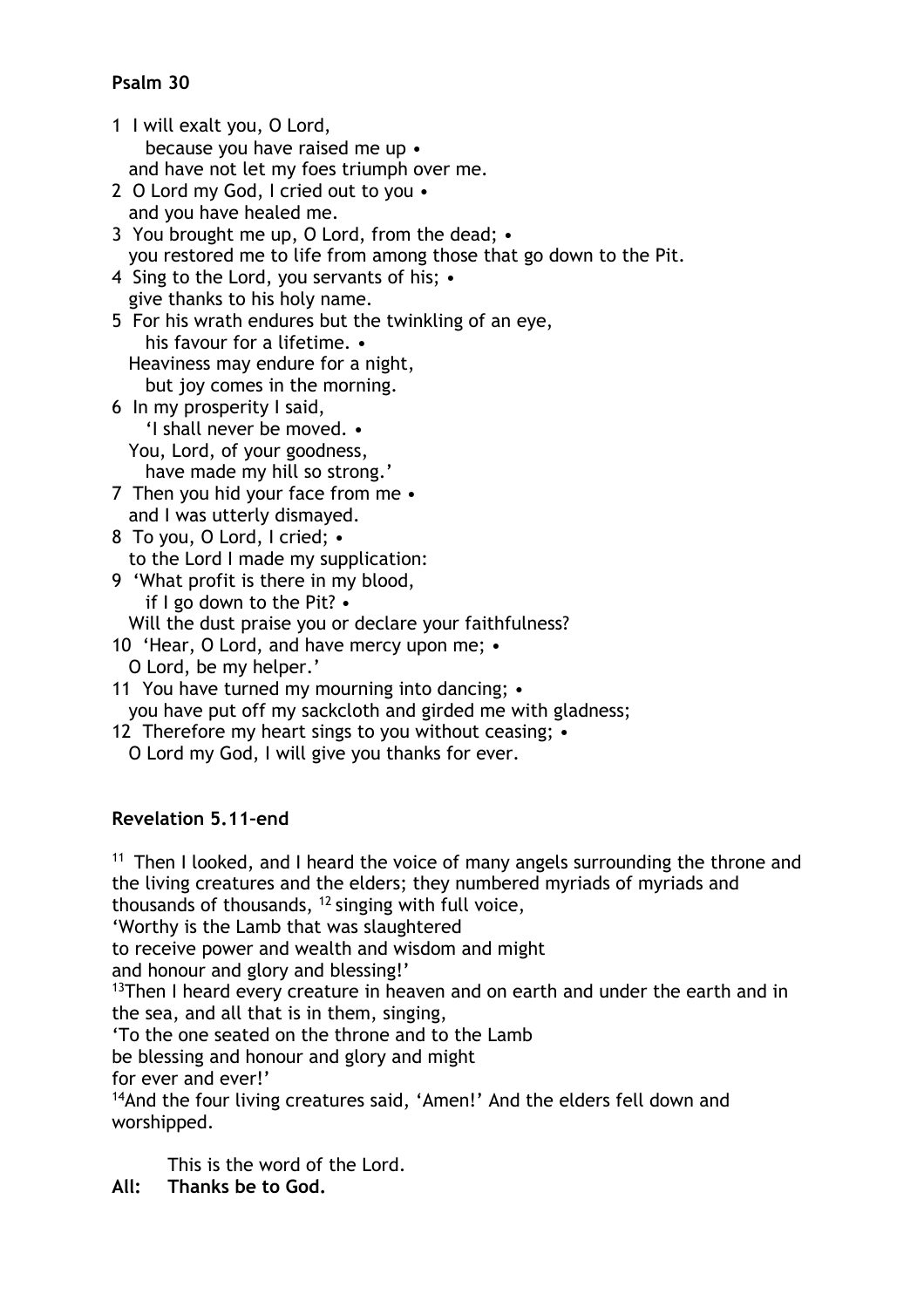## **Gospel Reading**

Alleluia, alleluia. I am the first and the last, says the Lord, and the living one; I was dead, and behold I am alive for evermore.

Hear the Gospel of our Lord Jesus Christ according to John. **All: Glory to you, O Lord.**

## **John 21.1–19**

**21** After these things Jesus showed himself again to the disciples by the Sea of Tiberias; and he showed himself in this way.  $2$  Gathered there together were Simon Peter, Thomas called the Twin, Nathanael of Cana in Galilee, the sons of Zebedee, and two others of his disciples.<sup>3</sup> Simon Peter said to them, 'I am going fishing.' They said to him, 'We will go with you.' They went out and got into the boat, but that night they caught nothing.

<sup>4</sup> Just after daybreak, Jesus stood on the beach; but the disciples did not know that it was Jesus.<sup>5</sup> Jesus said to them, 'Children, you have no fish, have you?' They answered him, 'No.' <sup>6</sup> He said to them, 'Cast the net to the right side of the boat, and you will find some.' So they cast it, and now they were not able to haul it in because there were so many fish.  $7$  That disciple whom Jesus loved said to Peter, 'It is the Lord!' When Simon Peter heard that it was the Lord, he put on some clothes, for he was naked, and jumped into the lake.  $8$  But the other disciples came in the boat, dragging the net full of fish, for they were not far from the land, only about a hundred yards off.

 $9$  When they had gone ashore, they saw a charcoal fire there, with fish on it, and bread. <sup>10</sup> Jesus said to them, 'Bring some of the fish that you have just caught.' <sup>11</sup> So Simon Peter went aboard and hauled the net ashore, full of large fish, a hundred and fifty-three of them; and though there were so many, the net was not torn. 12 Jesus said to them, 'Come and have breakfast.' Now none of the disciples dared to ask him, 'Who are you?' because they knew it was the Lord. 13 Jesus came and took the bread and gave it to them, and did the same with the fish. <sup>14</sup> This was now the third time that Jesus appeared to the disciples after he was raised from the dead.

<sup>15</sup> When they had finished breakfast, Jesus said to Simon Peter, 'Simon son of John, do you love me more than these?' He said to him, 'Yes, Lord; you know that I love you.' Jesus said to him, 'Feed my lambs.' 16 A second time he said to him, 'Simon son of John, do you love me?' He said to him, 'Yes, Lord; you know that I love you.' Jesus said to him, 'Tend my sheep.' 17 He said to him the third time, 'Simon son of John, do you love me?' Peter felt hurt because he said to him the third time, 'Do you love me?' And he said to him, 'Lord, you know everything; you know that I love you.' Jesus said to him, 'Feed my sheep. <sup>18</sup> Very truly, I tell you, when you were younger, you used to fasten your own belt and to go wherever you wished. But when you grow old, you will stretch out your hands, and someone else will fasten a belt around you and take you where you do not wish to go.' <sup>19</sup> (He said this to indicate the kind of death by which he would glorify God.) After this he said to him, 'Follow me.'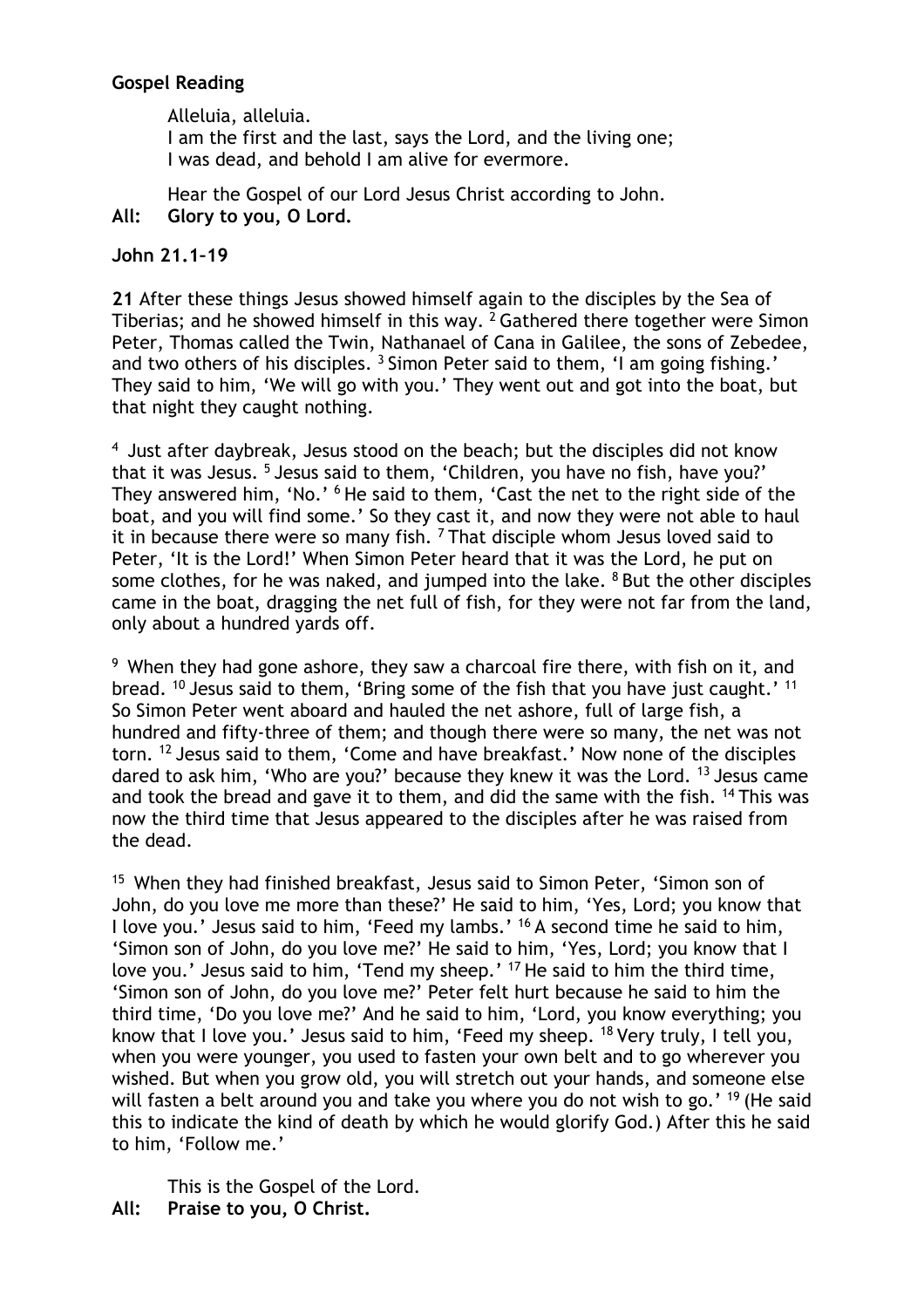**Sunday 8 May 2022** *4th Sunday of Easter*

## **Readings**

## **Psalm 23**

- 1 The Lord is my shepherd; therefore can I lack nothing.
- 2 He makes me lie down in green pastures and leads me beside still waters.
- 3 He shall refresh my soul and guide me in the paths of righteousness for his name's sake.
- 4 Though I walk through the valley of the shadow of death, I will fear no evil; •
	- for you are with me;
		- your rod and your staff, they comfort me.

5 You spread a table before me in the presence of those who trouble me; • you have anointed my head with oil and my cup shall be full.

6 Surely goodness and loving mercy shall follow me all the days of my life, • and I will dwell in the house of the Lord for ever.

# **Revelation 7.9–end**

 $9$  After this I looked, and there was a great multitude that no one could count, from every nation, from all tribes and peoples and languages, standing before the throne and before the Lamb, robed in white, with palm branches in their hands. <sup>10</sup> They cried out in a loud voice, saying,

'Salvation belongs to our God who is seated on the throne, and to the Lamb!' <sup>11</sup> And all the angels stood around the throne and around the elders and the four living creatures, and they fell on their faces before the throne and worshipped God, 12 singing,

'Amen! Blessing and glory and wisdom

and thanksgiving and honour

and power and might

be to our God for ever and ever! Amen.'

 $13$  Then one of the elders addressed me, saying, 'Who are these, robed in white, and where have they come from?' <sup>14</sup> I said to him, 'Sir, you are the one that knows.' Then he said to me, 'These are they who have come out of the great ordeal; they have washed their robes and made them white in the blood of the Lamb.

 $15$  For this reason they are before the throne of God, and worship him day and night within his temple, and the one who is seated on the throne will shelter them.

<sup>16</sup> They will hunger no more, and thirst no more; the sun will not strike them, nor any scorching heat;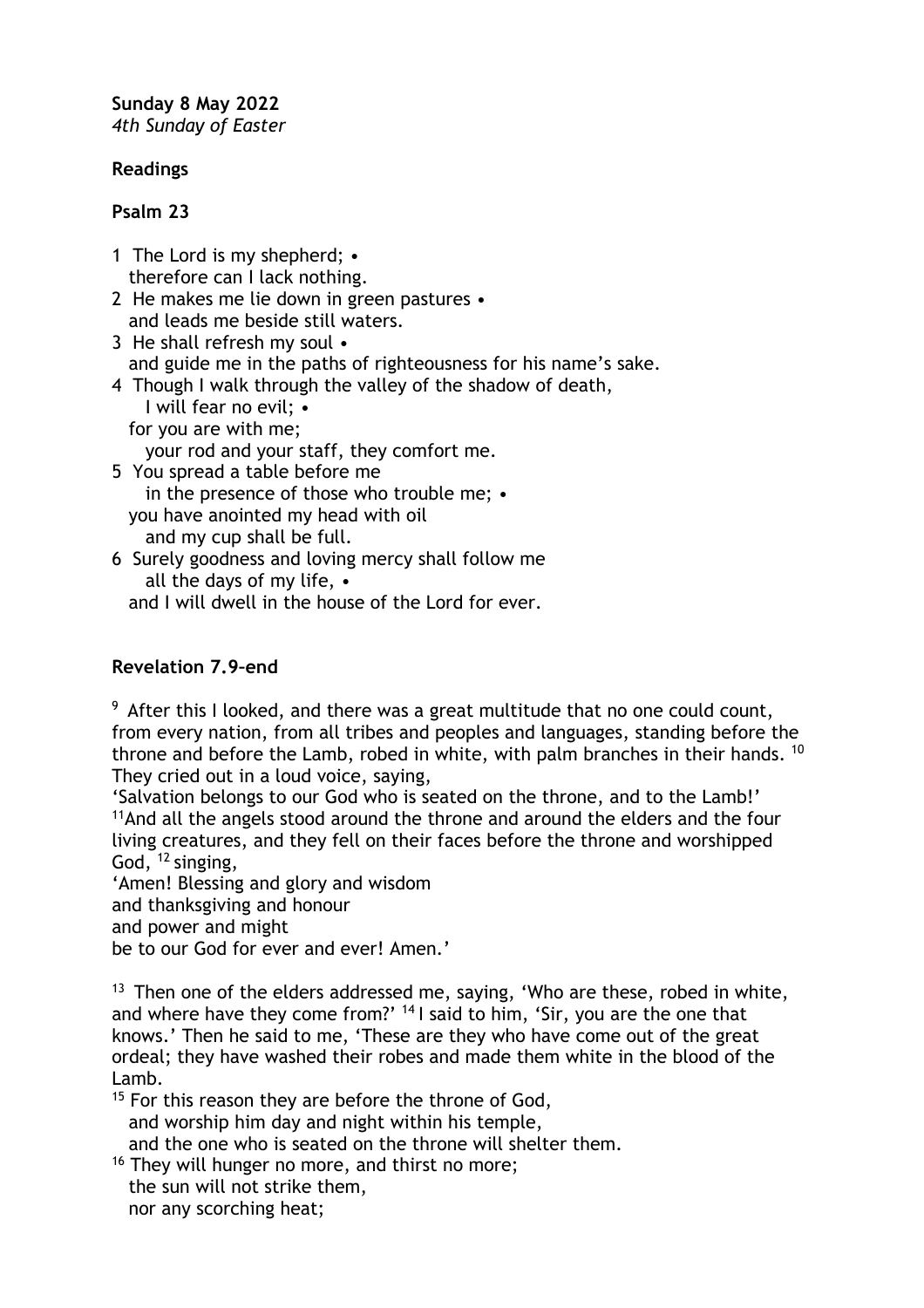$17$  for the Lamb at the centre of the throne will be their shepherd, and he will guide them to springs of the water of life, and God will wipe away every tear from their eyes.'

This is the word of the Lord.

## **All: Thanks be to God.**

## **Gospel Reading**

Alleluia, alleluia. Jesus said to them, 'I am the bread of life. Whoever comes to me will never be hungry, and whoever believes in me will never be thirsty.'

Hear the Gospel of our Lord Jesus Christ according to John. **All: Glory to you, O Lord.**

### **John 10.22–30**

 $22$  At that time the festival of the Dedication took place in Jerusalem. It was winter,  $^{23}$  and Jesus was walking in the temple, in the portico of Solomon.  $^{24}$  So the Jews gathered around him and said to him, 'How long will you keep us in suspense? If you are the Messiah, tell us plainly.' 25 Jesus answered, 'I have told you, and you do not believe. The works that I do in my Father's name testify to me; 26 but you do not believe, because you do not belong to my sheep.  $27$  My sheep hear my voice. I know them, and they follow me. <sup>28</sup> I give them eternal life, and they will never perish. No one will snatch them out of my hand. <sup>29</sup> What my Father has given me is greater than all else, and no one can snatch it out of the Father's hand.  $30$  The Father and I are one.'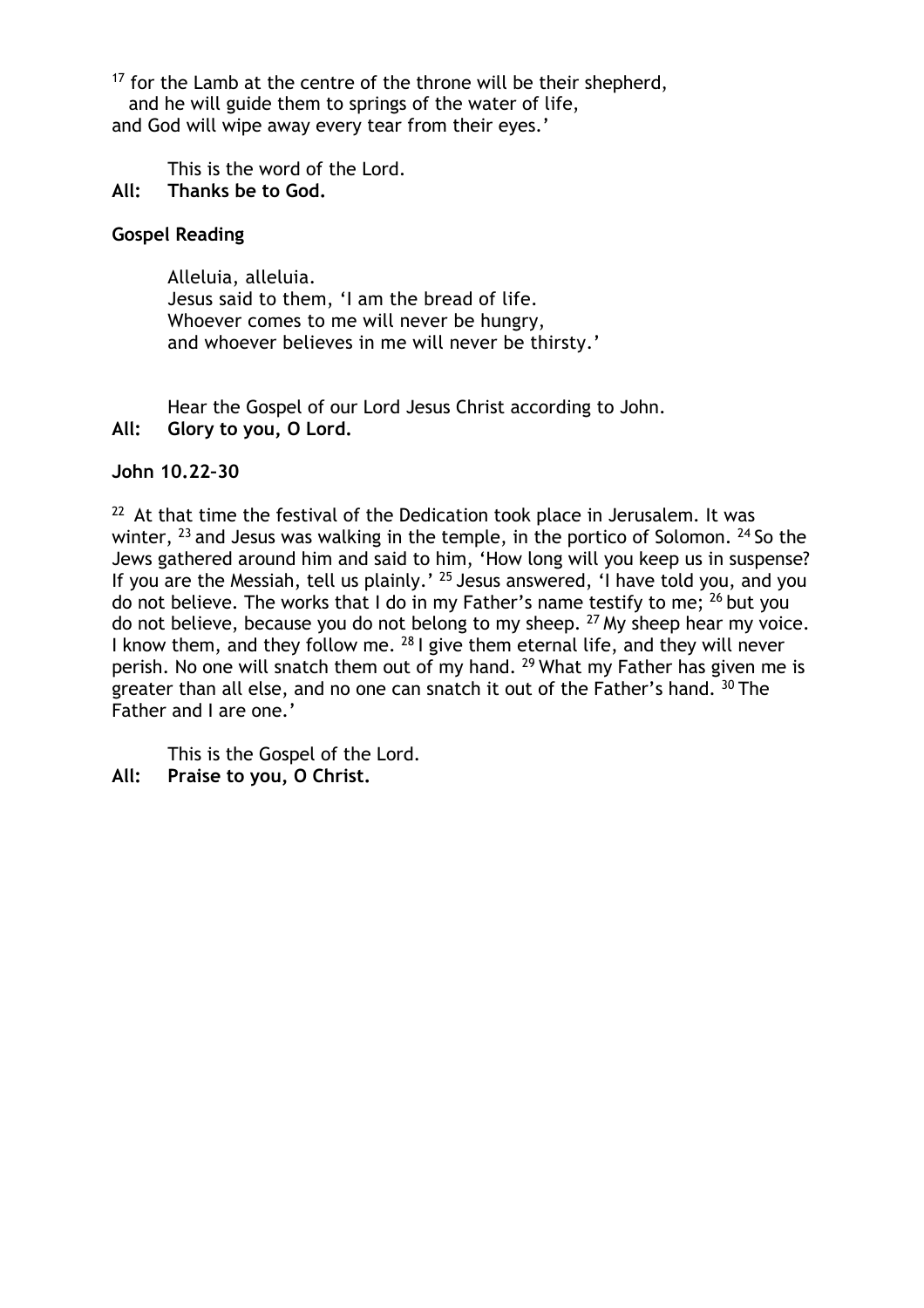**Sunday 15 May 2022** 5th Sunday of Easter

## **Readings**

## **Acts 11.1–18**

**11** Now the apostles and the believers who were in Judea heard that the Gentiles had also accepted the word of God.  $2$  So when Peter went up to Jerusalem, the circumcised believers criticized him,  $3$  saying, 'Why did you go to uncircumcised men and eat with them?' <sup>4</sup> Then Peter began to explain it to them, step by step, saying, <sup>5</sup> 'I was in the city of Joppa praying, and in a trance I saw a vision. There was something like a large sheet coming down from heaven, being lowered by its four corners; and it came close to me. 6 As I looked at it closely I saw four-footed animals, beasts of prey, reptiles, and birds of the air.  $<sup>7</sup>$  I also heard a voice saying</sup> to me, "Get up, Peter; kill and eat." 8 But I replied, "By no means, Lord; for nothing profane or unclean has ever entered my mouth." <sup>9</sup> But a second time the voice answered from heaven, "What God has made clean, you must not call profane." 10 This happened three times; then everything was pulled up again to heaven. <sup>11</sup> At that very moment three men, sent to me from Caesarea, arrived at the house where we were. <sup>12</sup> The Spirit told me to go with them and not to make a distinction between them and us. These six brothers also accompanied me, and we entered the man's house.  $13$  He told us how he had seen the angel standing in his house and saying, "Send to Joppa and bring Simon, who is called Peter; 14 he will give you a message by which you and your entire household will be saved." <sup>15</sup> And as I began to speak, the Holy Spirit fell upon them just as it had upon us at the beginning. 16 And I remembered the word of the Lord, how he had said, "John baptized with water, but you will be baptized with the Holy Spirit." 17 If then God gave them the same gift that he gave us when we believed in the Lord Jesus Christ, who was I that I could hinder God?' 18 When they heard this, they were silenced. And they praised God, saying, 'Then God has given even to the Gentiles the repentance that leads to life.'

This is the word of the Lord.

**All: Thanks be to God.**

### **Psalm 148**

- 1 Alleluia. Praise the Lord from the heavens; • praise him in the heights.
- 2 Praise him, all you his angels: praise him, all his host.
- 3 Praise him, sun and moon; praise him, all you stars of light.
- 4 Praise him, heaven of heavens, and you waters above the heavens.
- 5 Let them praise the name of the Lord, for he commanded and they were created.
- 6 He made them fast for ever and ever; he gave them a law which shall not pass away.
- 7 Praise the Lord from the earth, you sea monsters and all deeps;
- 8 Fire and hail, snow and mist, tempestuous wind, fulfilling his word;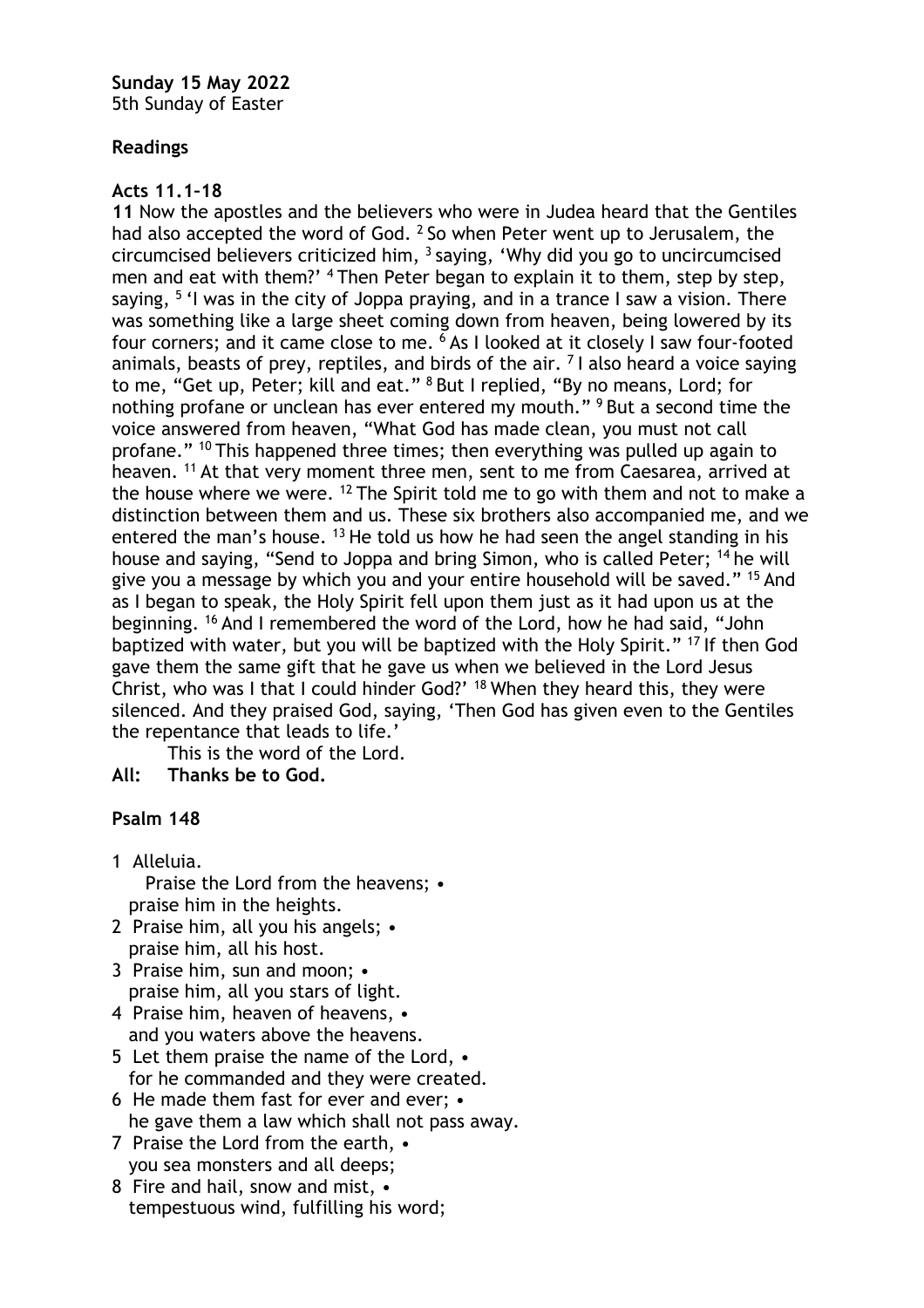9 Mountains and all hills, • fruit trees and all cedars; 10 Wild beasts and all cattle, • creeping things and birds on the wing; 11 Kings of the earth and all peoples, • princes and all rulers of the world; 12 Young men and women, old and young together; • let them praise the name of the Lord. 13 For his name only is exalted, • his splendour above earth and heaven.

14 He has raised up the horn of his people and praise for all his faithful servants, • the children of Israel, a people who are near him. Alleluia.

### **Revelation 21.1–6**

**21** Then I saw a new heaven and a new earth; for the first heaven and the first earth had passed away, and the sea was no more.  $2$  And I saw the holy city, the new Jerusalem, coming down out of heaven from God, prepared as a bride adorned for her husband.  $3$  And I heard a loud voice from the throne saying, 'See, the home of God is among mortals. He will dwell with them; they will be his peoples, and God himself will be with them; <sup>4</sup> he will wipe every tear from their eyes. Death will be no more; mourning and crying and pain will be no more, for the first things have passed away.'

<sup>5</sup> And the one who was seated on the throne said, 'See, I am making all things new.' Also he said, 'Write this, for these words are trustworthy and true.' <sup>6</sup> Then he said to me, 'It is done! I am the Alpha and the Omega, the beginning and the end. To the thirsty I will give water as a gift from the spring of the water of life.

This is the word of the Lord.

**All: Thanks be to God.**

Gospel Reading

Hear the Gospel of our Lord Jesus Christ according to John. **All: Glory to you, O Lord.**

#### **John 13.31–35**

<sup>31</sup> When he had gone out, Jesus said, 'Now the Son of Man has been glorified, and God has been glorified in him. <sup>32</sup> If God has been glorified in him, God will also glorify him in himself and will glorify him at once.  $33$  Little children, I am with you only a little longer. You will look for me; and as I said to the Jews so now I say to you, "Where I am going, you cannot come." 34 I give you a new commandment, that you love one another. Just as I have loved you, you also should love one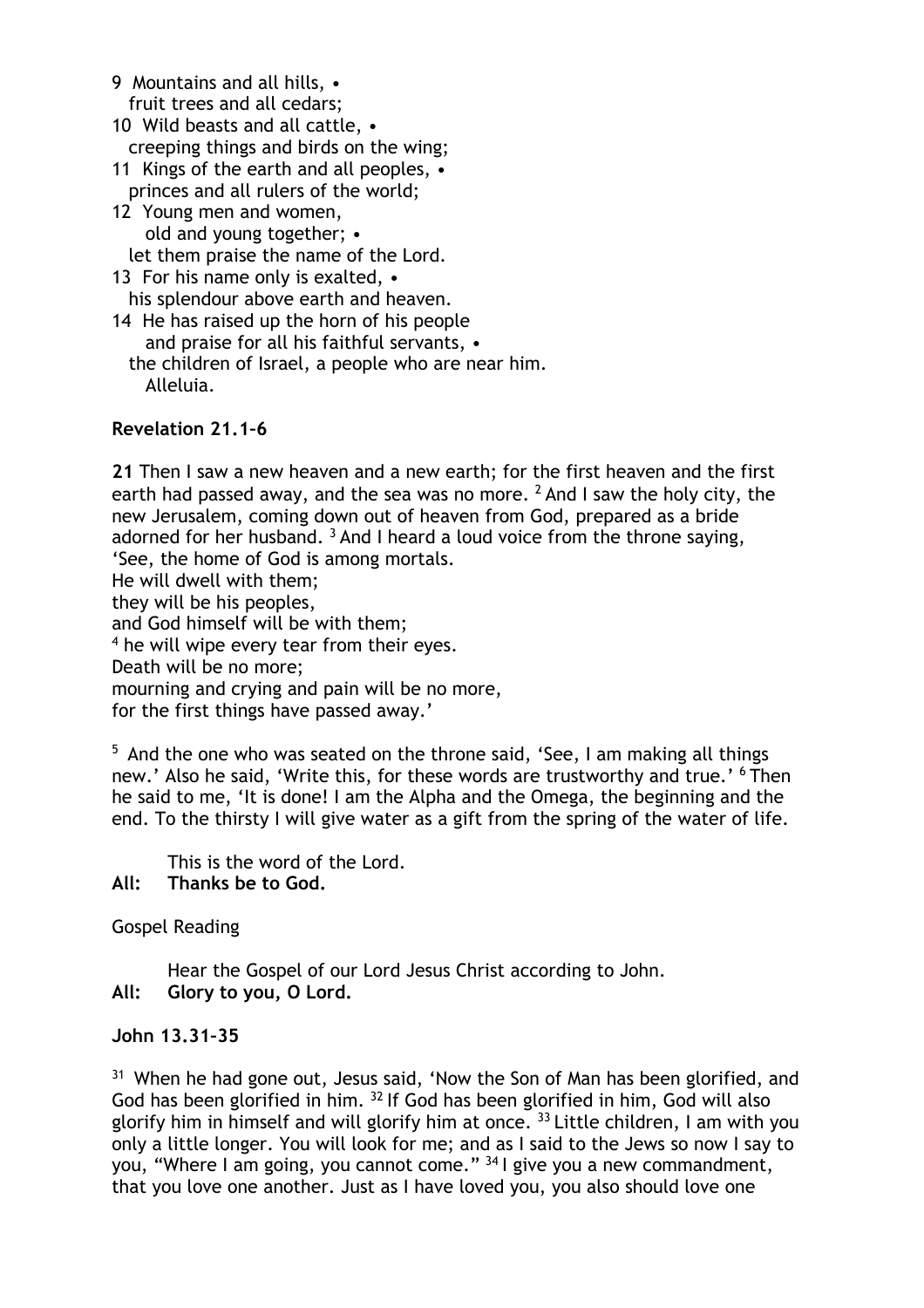another. <sup>35</sup> By this everyone will know that you are my disciples, if you have love for one another.'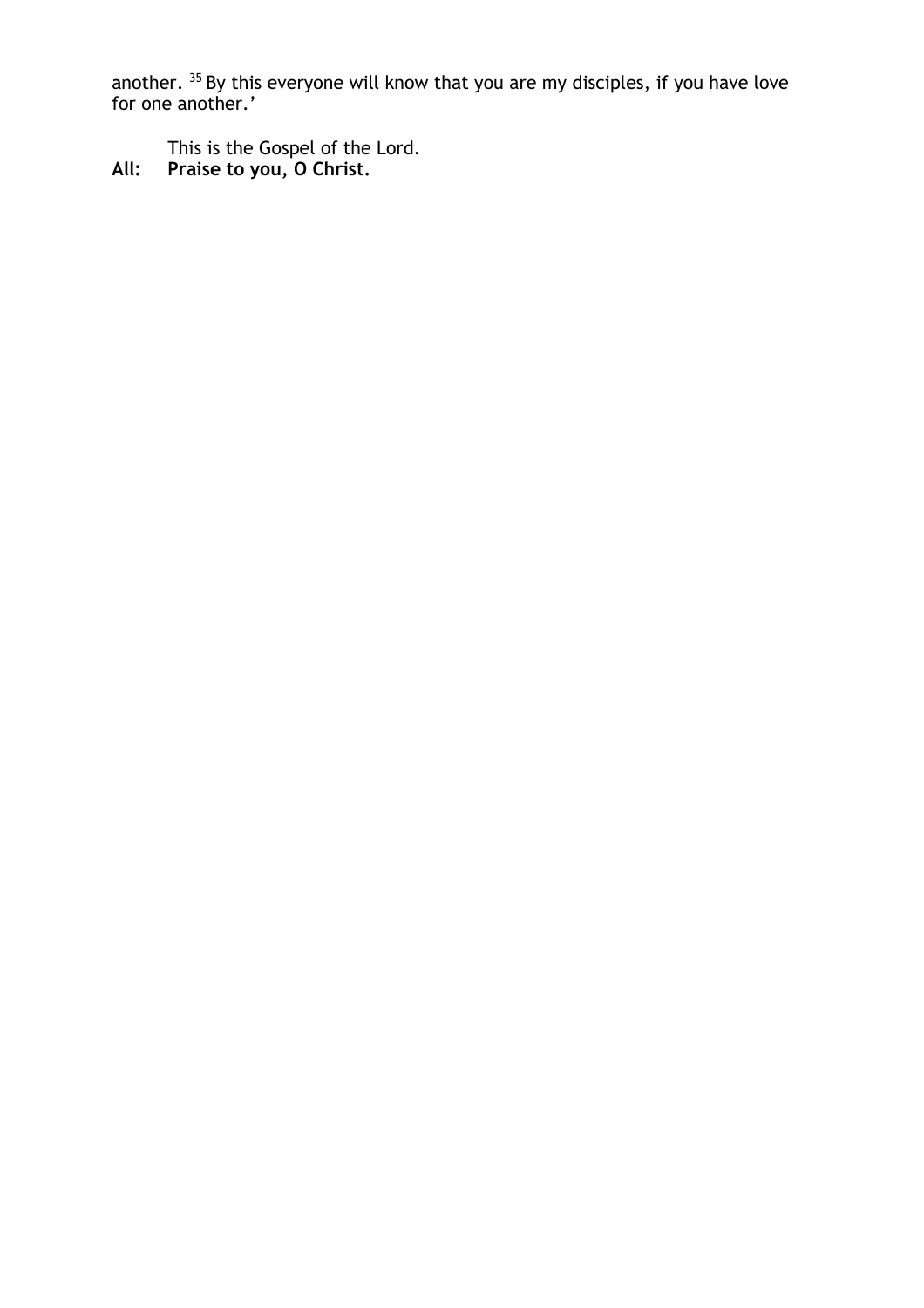**Sunday 22 May 2022** *6th Sunday of Easter*

## **Readings**

## **Acts 16.9–15**

<sup>9</sup> During the night Paul had a vision: there stood a man of Macedonia pleading with him and saying, 'Come over to Macedonia and help us.' <sup>10</sup> When he had seen the vision, we immediately tried to cross over to Macedonia, being convinced that God had called us to proclaim the good news to them.

<sup>11</sup> We set sail from Troas and took a straight course to Samothrace, the following day to Neapolis, 12 and from there to Philippi, which is a leading city of the district of Macedonia and a Roman colony. We remained in this city for some days. 13 On the sabbath day we went outside the gate by the river, where we supposed there was a place of prayer; and we sat down and spoke to the women who had gathered there. <sup>14</sup> A certain woman named Lydia, a worshipper of God, was listening to us; she was from the city of Thyatira and a dealer in purple cloth. The Lord opened her heart to listen eagerly to what was said by Paul. <sup>15</sup> When she and her household were baptized, she urged us, saying, 'If you have judged me to be faithful to the Lord, come and stay at my home.' And she prevailed upon us.

This is the word of the Lord.

**All: Thanks be to God.**

## **Psalm 67**

- 1 God be gracious to us and bless us and make his face to shine upon us,
- 2 That your way may be known upon earth, your saving power among all nations.
- 3 Let the peoples praise you, O God; let all the peoples praise you.
- 4 O let the nations rejoice and be glad, for you will judge the peoples righteously and govern the nations upon earth.
- 5 Let the peoples praise you, O God; let all the peoples praise you.
- 6 Then shall the earth bring forth her increase, and God, our own God, will bless us.
- 7 God will bless us, and all the ends of the earth shall fear him.

## **Revelation 21.10, 22—22.5**

 $10$  And in the spirit he carried me away to a great, high mountain and showed me the holy city Jerusalem coming down out of heaven from God.

 $22$  I saw no temple in the city, for its temple is the Lord God the Almighty and the Lamb.  $^{23}$  And the city has no need of sun or moon to shine on it, for the glory of God is its light, and its lamp is the Lamb. <sup>24</sup> The nations will walk by its light, and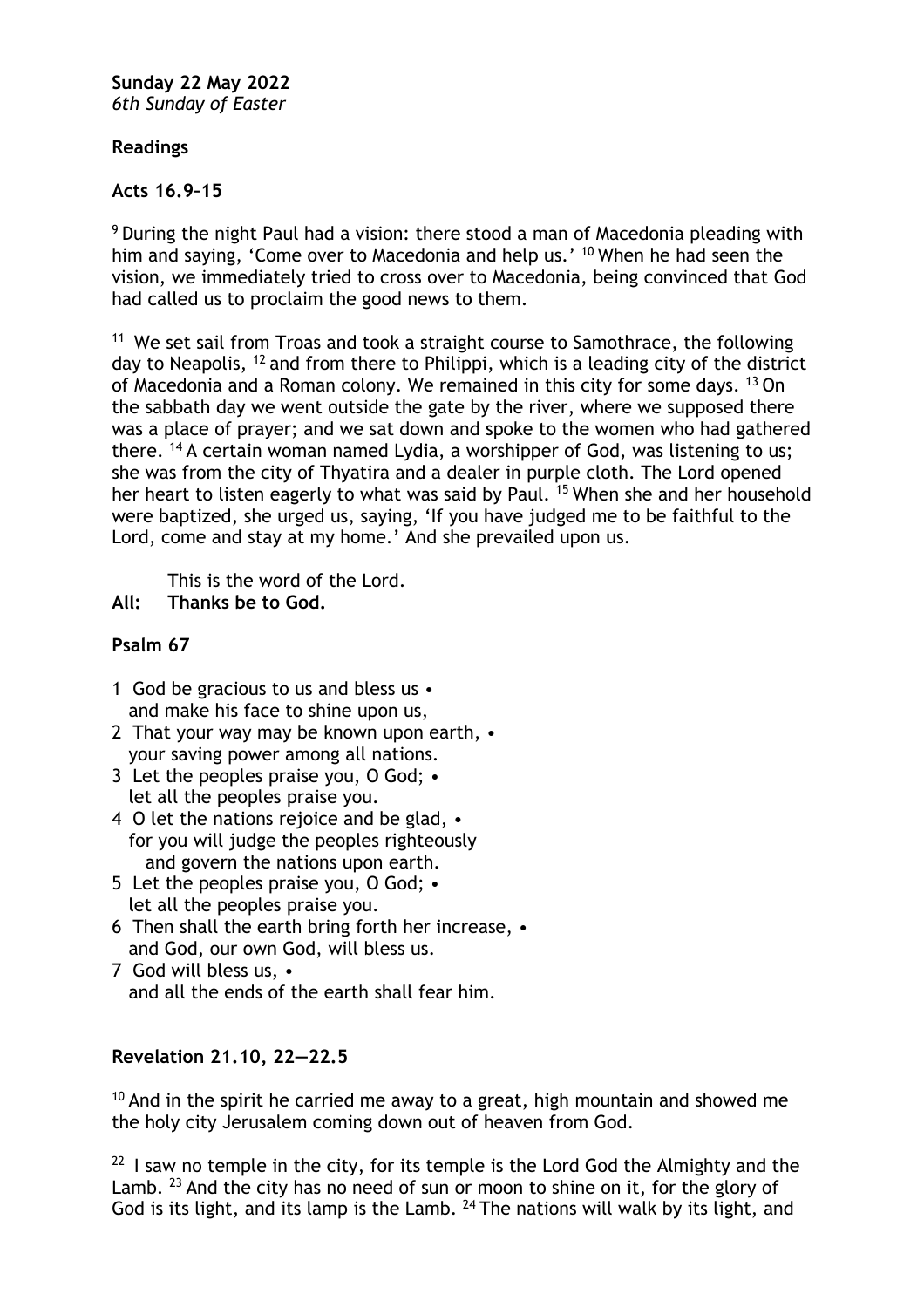the kings of the earth will bring their glory into it.  $25$  Its gates will never be shut by day—and there will be no night there. 26 People will bring into it the glory and the honour of the nations. <sup>27</sup> But nothing unclean will enter it, nor anyone who practises abomination or falsehood, but only those who are written in the Lamb's book of life.

**22** Then the angel showed me the river of the water of life, bright as crystal, flowing from the throne of God and of the Lamb  $2$  through the middle of the street of the city. On either side of the river is the tree of life with its twelve kinds of fruit, producing its fruit each month; and the leaves of the tree are for the healing of the nations. <sup>3</sup> Nothing accursed will be found there any more. But the throne of God and of the Lamb will be in it, and his servants will worship him; <sup>4</sup> they will see his face, and his name will be on their foreheads.<sup>5</sup> And there will be no more night; they need no light of lamp or sun, for the Lord God will be their light, and they will reign for ever and ever.

This is the word of the Lord.

**All: Thanks be to God.**

## **Gospel Reading**

### **Gospel acclamation**

Alleluia, alleluia. Jesus said, 'I am the resurrection and the life. Those who believe in me, even though they die, will live, and everyone who lives and believes in me will never die.'

Hear the Gospel of our Lord Jesus Christ according to John. **All: Glory to you, O Lord.**

### **John 14.23–29**

 $23$  Jesus answered him, 'Those who love me will keep my word, and my Father will love them, and we will come to them and make our home with them. <sup>24</sup> Whoever does not love me does not keep my words; and the word that you hear is not mine, but is from the Father who sent me.

<sup>25</sup> 'I have said these things to you while I am still with you. <sup>26</sup> But the Advocate, the Holy Spirit, whom the Father will send in my name, will teach you everything, and remind you of all that I have said to you.  $27$  Peace I leave with you; my peace I give to you. I do not give to you as the world gives. Do not let your hearts be troubled, and do not let them be afraid.  $28$  You heard me say to you, "I am going away, and I am coming to you." If you loved me, you would rejoice that I am going to the Father, because the Father is greater than I.  $^{29}$  And now I have told you this before it occurs, so that when it does occur, you may believe.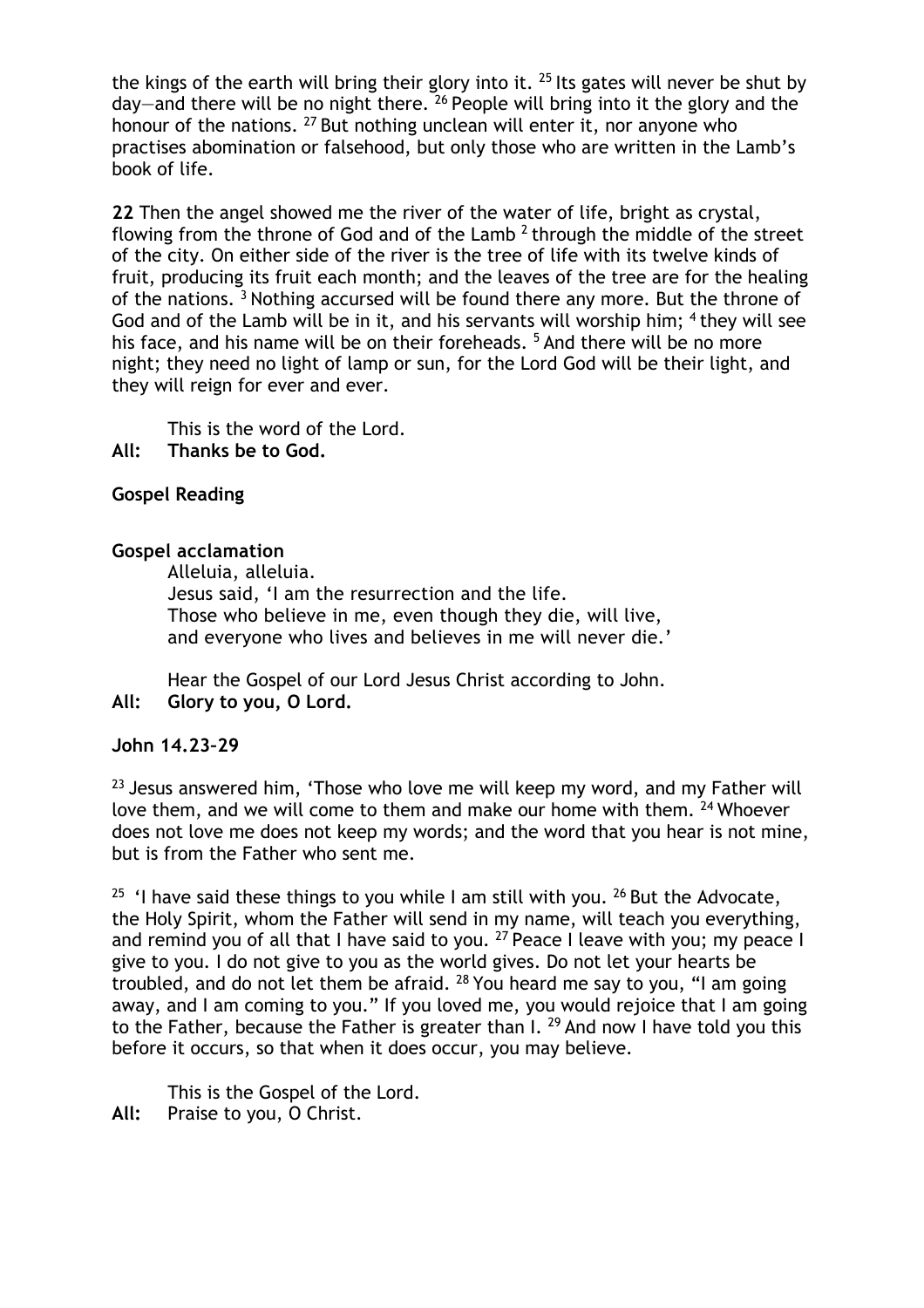#### **Thursday 26 May 2022 Ascension Day Readings**

## **Acts 1.1–11**

**1** In the first book, Theophilus, I wrote about all that Jesus did and taught from the beginning <sup>2</sup> until the day when he was taken up to heaven, after giving instructions through the Holy Spirit to the apostles whom he had chosen.  $3$  After his suffering he presented himself alive to them by many convincing proofs, appearing to them over the course of forty days and speaking about the kingdom of God. 4 While staying with them, he ordered them not to leave Jerusalem, but to wait there for the promise of the Father. 'This', he said, 'is what you have heard from me; 5 for John baptized with water, but you will be baptized with the Holy Spirit not many days from now.'

 $6$  So when they had come together, they asked him, 'Lord, is this the time when you will restore the kingdom to Israel?' <sup>7</sup> He replied, 'It is not for you to know the times or periods that the Father has set by his own authority.  $8$  But you will receive power when the Holy Spirit has come upon you; and you will be my witnesses in Jerusalem, in all Judea and Samaria, and to the ends of the earth.'<sup>9</sup> When he had said this, as they were watching, he was lifted up, and a cloud took him out of their sight. 10 While he was going and they were gazing up towards heaven, suddenly two men in white robes stood by them. <sup>11</sup> They said, 'Men of Galilee, why do you stand looking up towards heaven? This Jesus, who has been taken up from you into heaven, will come in the same way as you saw him go into heaven.'

This is the word of the Lord.

**All: Thanks be to God.**

## **Ephesians 1.15–end**

 $15$  I have heard of your faith in the Lord Jesus and your love towards all the saints, and for this reason  $16$  I do not cease to give thanks for you as I remember you in my prayers. 17 I pray that the God of our Lord Jesus Christ, the Father of glory, may give you a spirit of wisdom and revelation as you come to know him,  $18$  so that, with the eyes of your heart enlightened, you may know what is the hope to which he has called you, what are the riches of his glorious inheritance among the saints,  $19$  and what is the immeasurable greatness of his power for us who believe, according to the working of his great power.  $20$  God put this power to work in Christ when he raised him from the dead and seated him at his right hand in the heavenly places, 21 far above all rule and authority and power and dominion, and above every name that is named, not only in this age but also in the age to come.  $22$  And he has put all things under his feet and has made him the head over all things for the church, 23 which is his body, the fullness of him who fills all in all.

This is the word of the Lord.

**All: Thanks be to God.**

## **Acts 1.1–11**

**1** In the first book, Theophilus, I wrote about all that Jesus did and taught from the beginning  $2$  until the day when he was taken up to heaven, after giving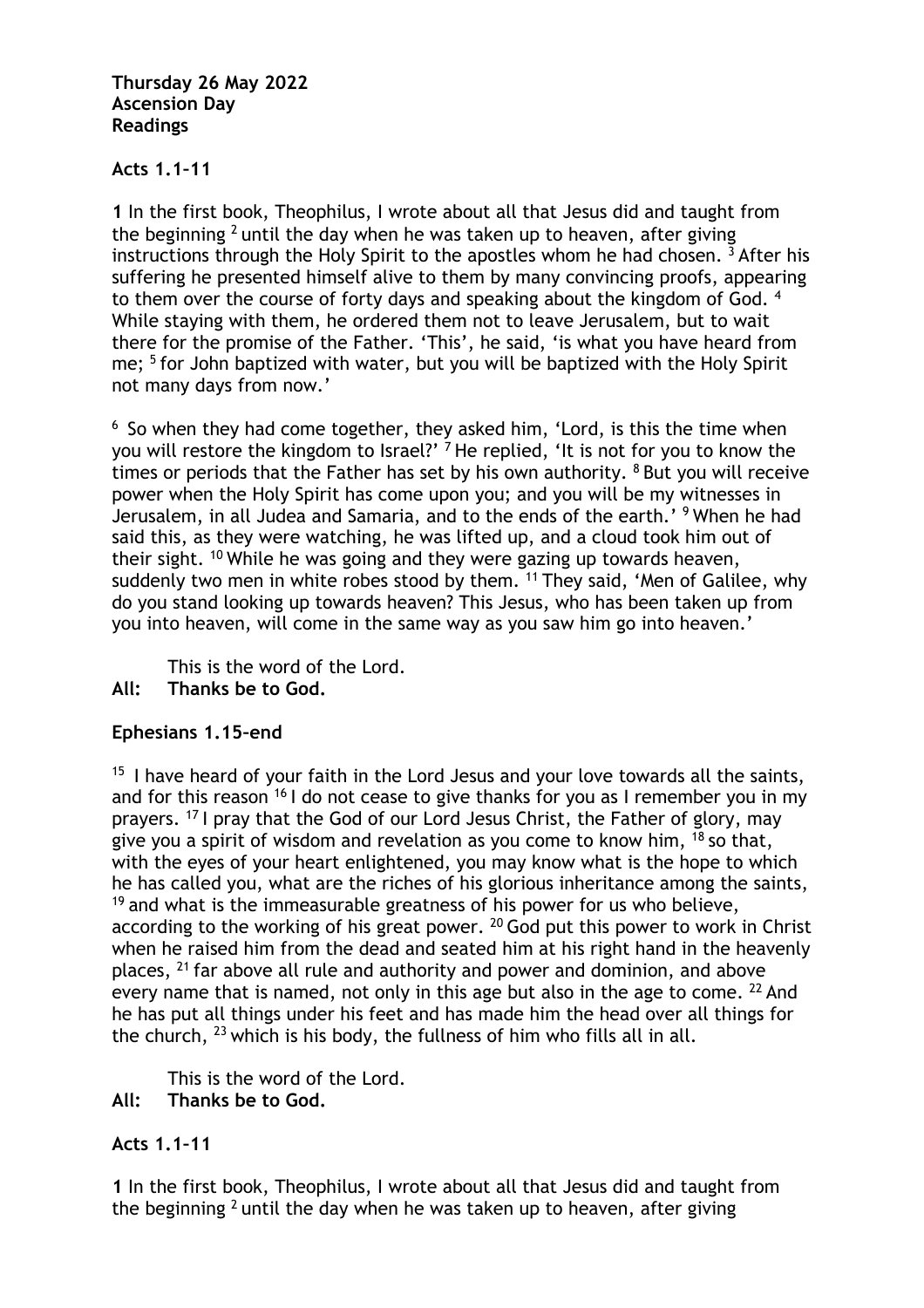instructions through the Holy Spirit to the apostles whom he had chosen.  $3$  After his suffering he presented himself alive to them by many convincing proofs, appearing to them over the course of forty days and speaking about the kingdom of God. 4 While staying with them, he ordered them not to leave Jerusalem, but to wait there for the promise of the Father. 'This', he said, 'is what you have heard from me; 5 for John baptized with water, but you will be baptized with the Holy Spirit not many days from now.'

 $6$  So when they had come together, they asked him, 'Lord, is this the time when you will restore the kingdom to Israel?'  $\frac{7}{1}$  He replied, 'It is not for you to know the times or periods that the Father has set by his own authority.  $8$  But you will receive power when the Holy Spirit has come upon you; and you will be my witnesses in Jerusalem, in all Judea and Samaria, and to the ends of the earth.' 9 When he had said this, as they were watching, he was lifted up, and a cloud took him out of their sight. 10 While he was going and they were gazing up towards heaven, suddenly two men in white robes stood by them. <sup>11</sup> They said, 'Men of Galilee, why do you stand looking up towards heaven? This Jesus, who has been taken up from you into heaven, will come in the same way as you saw him go into heaven.'

This is the word of the Lord. **All: Thanks be to God.**

## **Gospel Reading**

#### **Gospel acclamation**

Alleluia, alleluia. Jesus said, 'I am the resurrection and the life. Those who believe in me, even though they die, will live, and everyone who lives and believes in me will never die.'

Hear the Gospel of our Lord Jesus Christ according to Luke. **All: Glory to you, O Lord.**

### **Luke 24.44–end**

<sup>44</sup> Then he said to them, 'These are my words that I spoke to you while I was still with you—that everything written about me in the law of Moses, the prophets, and the psalms must be fulfilled.' 45 Then he opened their minds to understand the scriptures, <sup>46</sup> and he said to them, 'Thus it is written, that the Messiah is to suffer and to rise from the dead on the third day,  $47$  and that repentance and forgiveness of sins is to be proclaimed in his name to all nations, beginning from Jerusalem. 48 You are witnesses of these things. <sup>49</sup> And see, I am sending upon you what my Father promised; so stay here in the city until you have been clothed with power from on high.'

 $50$  Then he led them out as far as Bethany, and, lifting up his hands, he blessed them. <sup>51</sup> While he was blessing them, he withdrew from them and was carried up into heaven. 52 And they worshipped him, and returned to Jerusalem with great joy; 53 and they were continually in the temple blessing God.

This is the Gospel of the Lord.

**All: Praise to you, O Christ.**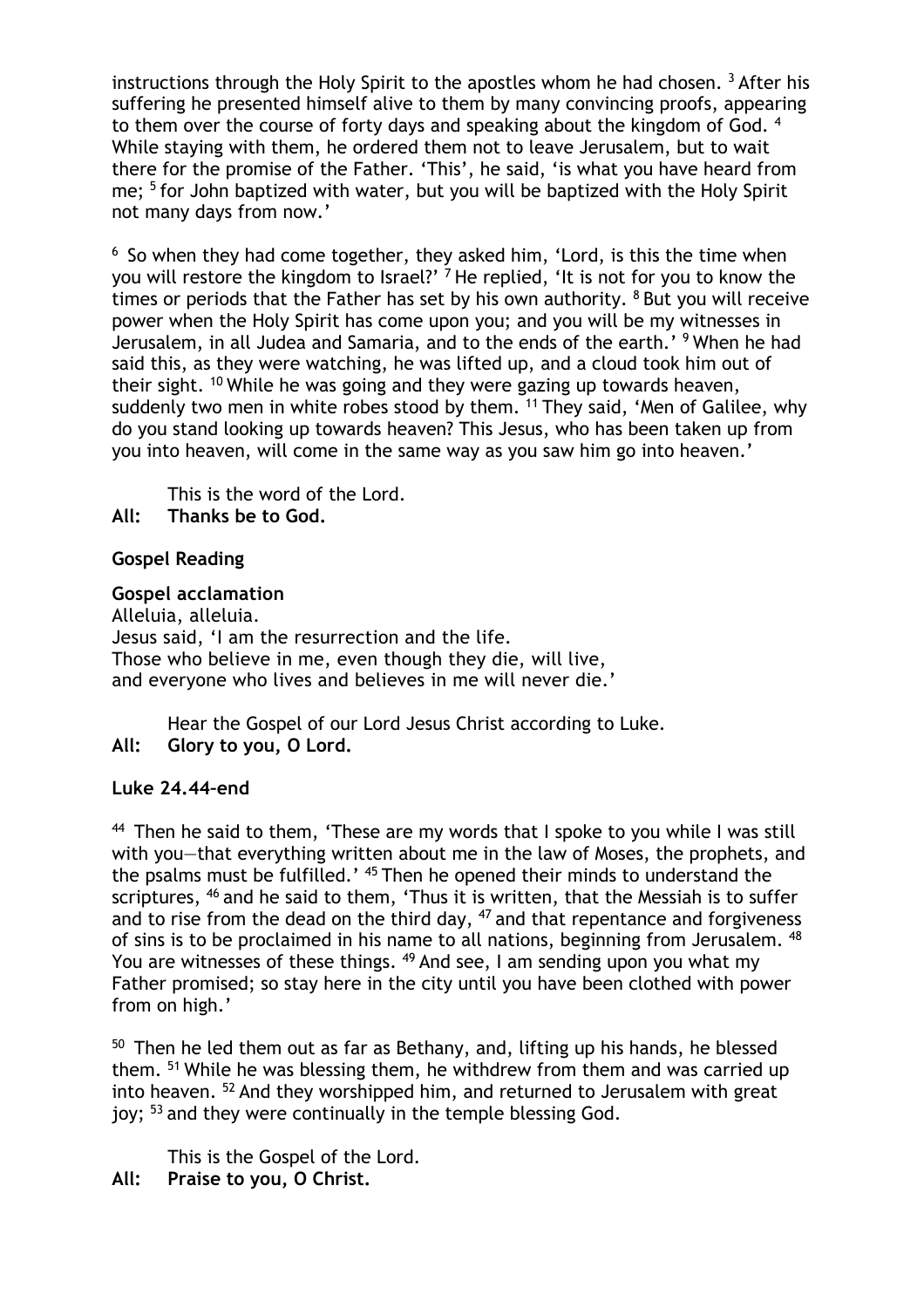**Sunday 29 May 2022** *7th Sunday after Easter Sunday after Ascension Day*

## **Readings**

## **Acts 16.16–34**

 $16$  One day, as we were going to the place of prayer, we met a slave-girl who had a spirit of divination and brought her owners a great deal of money by fortunetelling. 17 While she followed Paul and us, she would cry out, 'These men are slaves of the Most High God, who proclaim to you a way of salvation.' <sup>18</sup> She kept doing this for many days. But Paul, very much annoyed, turned and said to the spirit, 'I order you in the name of Jesus Christ to come out of her.' And it came out that very hour.

 $19$  But when her owners saw that their hope of making money was gone, they seized Paul and Silas and dragged them into the market-place before the authorities. 20 When they had brought them before the magistrates, they said, 'These men are disturbing our city; they are Jews  $21$  and are advocating customs that are not lawful for us as Romans to adopt or observe.' 22 The crowd joined in attacking them, and the magistrates had them stripped of their clothing and ordered them to be beaten with rods. <sup>23</sup> After they had given them a severe flogging, they threw them into prison and ordered the jailer to keep them securely. <sup>24</sup> Following these instructions, he put them in the innermost cell and fastened their feet in the stocks.

 $25$  About midnight Paul and Silas were praying and singing hymns to God, and the prisoners were listening to them. 26 Suddenly there was an earthquake, so violent that the foundations of the prison were shaken; and immediately all the doors were opened and everyone's chains were unfastened. <sup>27</sup> When the jailer woke up and saw the prison doors wide open, he drew his sword and was about to kill himself, since he supposed that the prisoners had escaped. <sup>28</sup> But Paul shouted in a loud voice, 'Do not harm yourself, for we are all here.' <sup>29</sup> The jailer called for lights, and rushing in, he fell down trembling before Paul and Silas. 30 Then he brought them outside and said, 'Sirs, what must I do to be saved?' 31 They answered, 'Believe on the Lord Jesus, and you will be saved, you and your household.' <sup>32</sup> They spoke the word of the Lord to him and to all who were in his house. <sup>33</sup> At the same hour of the night he took them and washed their wounds; then he and his entire family were baptized without delay.  $34$  He brought them up into the house and set food before them; and he and his entire household rejoiced that he had become a believer in God.

This is the word of the Lord.

**All: Thanks be to God.**

## **Psalm 97**

- 1 The Lord is king: let the earth rejoice; let the multitude of the isles be glad.
- 2 Clouds and darkness are round about him; righteousness and justice are the foundation of his throne.
- 3 Fire goes before him •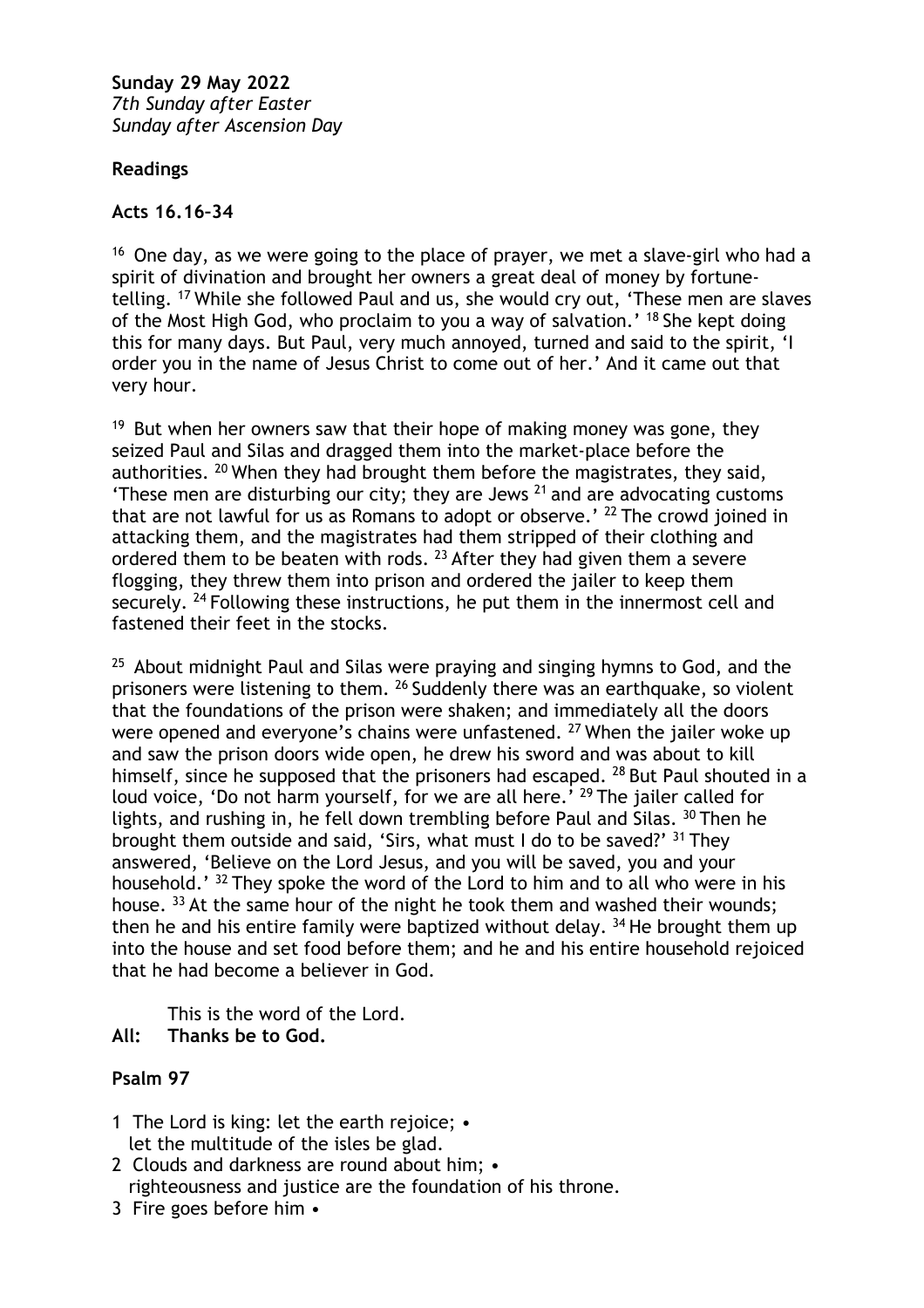and burns up his enemies on every side.

- 4 His lightnings lit up the world; the earth saw it and trembled.
- 5 The mountains melted like wax at the presence of the Lord, at the presence of the Lord of the whole earth.
- 6 The heavens declared his righteousness, and all the peoples have seen his glory.
- 7 Confounded be all who worship carved images and delight in mere idols. • Bow down before him, all you gods.
- 8 Zion heard and was glad, and the daughters of Judah rejoiced, because of your judgements, O Lord.
- 9 For you, Lord, are most high over all the earth; you are exalted far above all gods.
- 10 The Lord loves those who hate evil; he preserves the lives of his faithful and delivers them from the hand of the wicked.
- 11 Light has sprung up for the righteous and joy for the true of heart.
- 12 Rejoice in the Lord, you righteous, and give thanks to his holy name.

## **Revelation 22.12–14,16, 17, 20–end**

<sup>12</sup> 'See, I am coming soon; my reward is with me, to repay according to everyone's work. 13 I am the Alpha and the Omega, the first and the last, the beginning and the end.'

<sup>14</sup> Blessed are those who wash their robes, so that they will have the right to the tree of life and may enter the city by the gates.

<sup>16</sup> 'It is I, Jesus, who sent my angel to you with this testimony for the churches. I am the root and the descendant of David, the bright morning star.' <sup>17</sup> The Spirit and the bride say, 'Come.' And let everyone who hears say, 'Come.' And let everyone who is thirsty come. Let anyone who wishes take the water of life as a gift.

<sup>20</sup> The one who testifies to these things says, 'Surely I am coming soon.'

Amen. Come, Lord Jesus!

 $21$  The grace of the Lord Jesus be with all the saints. Amen.

This is the word of the Lord.

### **All: Thanks be to God.**